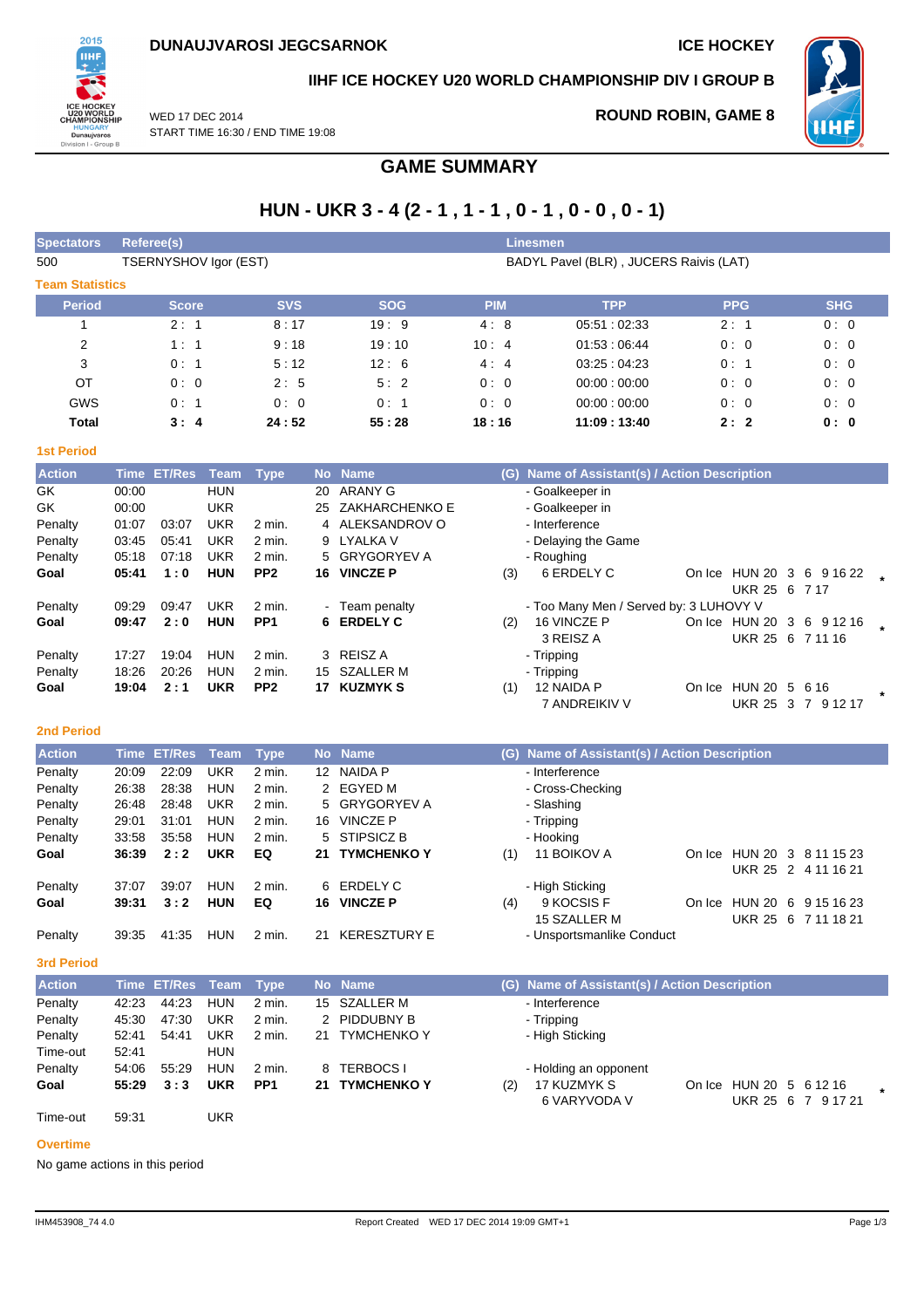## **DUNAUJVAROSI JEGCSARNOK ICE HOCKEY**

**ROUND ROBIN, GAME 8**



## **IIHF ICE HOCKEY U20 WORLD CHAMPIONSHIP DIV I GROUP B**

**WHF** 

WED 17 DEC 2014 START TIME 16:30 / END TIME 19:08

| <b>Action</b> | Time ET/Res Team Type |            | No Name | (G) Name of Assistant(s) / Action Description |
|---------------|-----------------------|------------|---------|-----------------------------------------------|
| GK            | 65:00                 | <b>HUN</b> |         | 20 ARANY G - Goalkeeper out                   |
| GK            | 65.00                 | UKR        |         | 25 ZAKHARCHENKO E -                           |
|               |                       |            |         | Goalkeeper out                                |

### **Game Winning Shots**

| <b>Action</b> | <b>Time</b> | <b>Result</b> | <b>Team</b> | No <b>I</b> | <b>Name</b>        | (G) | <b>Action Description</b> |                                   |
|---------------|-------------|---------------|-------------|-------------|--------------------|-----|---------------------------|-----------------------------------|
|               |             | 0:0           | <b>HUN</b>  | 22          | <b>GALLO V</b>     |     | - Saved by goalie         | 25 ZAKHARCHENKO E (UKR) - on goal |
|               |             | 0:0           | UKR         | 22          | <b>HRYTSENKOT</b>  |     | - Missed (right)          | 20 ARANY G (HUN) - on goal        |
|               |             | 0:0           | <b>HUN</b>  | 16          | VINCZE P           |     | - Saved by goalie         | 25 ZAKHARCHENKO E (UKR) - on goal |
|               |             | 0:1           | <b>UKR</b>  | 3           | LUHOVY V           |     | - Scored                  | 20 ARANY G (HUN) - on goal        |
|               |             | 1:0           | <b>HUN</b>  | 6           | ERDELY C           |     | - Scored                  | 25 ZAKHARCHENKO E (UKR) - on goal |
|               |             | 0:0           | <b>UKR</b>  | 21          | <b>TYMCHENKO Y</b> |     | - Missed (left)           | 20 ARANY G (HUN) - on goal        |
|               |             | 0:0           | <b>HUN</b>  | 6.          | ERDELY C           |     | - Saved by goalie         | 25 ZAKHARCHENKO E (UKR) - on goal |
|               |             | 0:1           | <b>UKR</b>  | 3           | LUHOVY V           |     | - Scored                  | 20 ARANY G (HUN) - on goal        |
| <b>GWG</b>    | 65:00       | 1:2           | UKR         | 3           | LUHOVY V           | (1) |                           |                                   |

#### **Goalkeeper Records**

#### **Team : HUN - Hungary Team : UKR - Ukraine No Name SOG SVS MIP** 20 ARANY Gergely 1 KORNAKKER Daniel 28 24 65:00 **No Name SOG SVS MIP** 25 ZAKHARCHENKO Eduard 1 YELISEYEV Danylo 55 52 65:00

#### **Game Statistics**

| Team: HUN (white) |                            |                |          |             |                |                |                |                |        |    |                      |                |             |                |             |
|-------------------|----------------------------|----------------|----------|-------------|----------------|----------------|----------------|----------------|--------|----|----------------------|----------------|-------------|----------------|-------------|
|                   | Head Coach: CHERNOMAZ Rich |                |          |             |                |                |                |                |        |    | <b>Shots on Goal</b> |                |             |                |             |
| <b>No Pos</b>     | <b>Name</b>                | G.             | А        | P           | <b>PIM</b>     | $FO+$          | FO-            | $FO+/-$        | FO%    |    | $\overline{2}$       | 3              | <b>OT</b>   | <b>TS</b>      | $+/-$       |
| 5 D               | <b>STIPSICZ Bence</b>      | 0              | $\Omega$ | 0           | 2              | 0              | 0              | 0              | 0.00   | 0  | 2                    | 0              | 0           | 2              | $\mathbf 0$ |
| 6 F               | ERDELY Csanad +A           |                |          | 2           | $\overline{2}$ | 14             | 5              | 9              | 73.68  | 3  | $\Omega$             | 1              | $\Omega$    | 4              | $+1$        |
| F<br>9            | KOCSIS Ferenc +C           | 0              |          |             | 0              | 4              | 4              | $\Omega$       | 50.00  | 1  | 0                    | 0              | 0           | $\mathbf{1}$   | $+1$        |
| 12 D              | <b>LADAY Tamas</b>         | 0              | $\Omega$ | $\Omega$    | $\Omega$       | $\mathbf 0$    | 0              | $\Omega$       | 0.00   | 0  | $\overline{2}$       | 0              | $\mathbf 0$ | $\overline{2}$ | 0           |
| 16 F              | VINCZE Peter (BP)          | $\overline{2}$ |          | 3           | 2              | 0              | 1              | $-1$           | 0.00   | 2  |                      | 1              | 1           | 5              | $+1$        |
| 7 D               | <b>GARAT Zsombor</b>       | 0              | 0        | 0           | 0              | 0              | 0              | 0              | 0.00   | 0  |                      | 2              | 0           | 3              | 0           |
| 10 F              | <b>SZABO Krisztian</b>     | 0              | $\Omega$ | $\Omega$    | 0              | 4              | 8              | -4             | 33.33  | 1  |                      | 0              | 1           | 3              | 0           |
| F<br>18           | <b>SZABO Daniel</b>        | 0              | $\Omega$ | 0           | $\Omega$       | 0              | 0              | $\Omega$       | 0.00   | 2  |                      | 0              |             | 4              | 0           |
| F<br>21           | <b>KERESZTURY Erik</b>     | 0              | $\Omega$ | $\Omega$    | 2              | 0              | 0              | $\Omega$       | 0.00   | 1  | 4                    | 4              |             | 10             | 0           |
| 22 F              | GALLO Vilmos +A            | 0              | 0        | $\mathbf 0$ | $\Omega$       | $\overline{4}$ | $\overline{2}$ | $\overline{2}$ | 66.67  | 4  | 0                    | $\overline{2}$ | $\mathbf 0$ | 6              | 0           |
| 3 F               | <b>REISZ Aron</b>          | 0              |          |             | 2              | 5              | 2              | 3              | 71.43  | 0  | 0                    | 0              | 0           | 0              | $-1$        |
| F<br>8            | <b>TERBOCS Istvan</b>      | 0              | 0        | 0           | $\overline{2}$ |                |                | $\Omega$       | 50.00  | 1  | 3                    | 1              | 0           | 5              | $-1$        |
| F<br>13           | <b>HAMVAI Szilard</b>      | 0              | $\Omega$ | 0           | 0              | 0              |                | -1             | 0.00   | 1  | 0                    | 0              | 0           |                | 0           |
| 15 D              | <b>SZALLER Mark</b>        | 0              |          |             | 4              | 0              | 0              | 0              | 0.00   | 0  |                      |                | 1           | 3              | 0           |
| 23 D              | <b>VOKLA Roland</b>        | $\Omega$       | $\Omega$ | $\mathbf 0$ | $\Omega$       | 0              | $\mathbf{0}$   | $\Omega$       | 0.00   | 0  |                      | $\Omega$       | 0           | 1              | 0           |
| 2 F               | <b>EGYED Mark</b>          | 0              | $\Omega$ | 0           | 2              | 1              | 0              | 1              | 100.00 | 0  | 0                    | 0              | 0           | 0              | 0           |
| F<br>11           | <b>MAZZAG Daniel</b>       | 0              | 0        | 0           | $\Omega$       | 3              | 6              | $-3$           | 33.33  | 1  | 0                    | 0              | 0           | 1              | $-1$        |
| 14 D              | <b>HRUBY Gellert</b>       | 0              | $\Omega$ | 0           | $\Omega$       | 0              |                | -1             | 0.00   | 1  |                      | 0              | $\Omega$    | $\overline{2}$ | 0           |
| F<br>24           | <b>TOTH Richard</b>        | 0              | 0        | 0           | 0              | 0              | $\Omega$       | $\Omega$       | 0.00   | 1  |                      | 0              | 0           | $\overline{2}$ | 0           |
| GK<br>1.          | <b>KORNAKKER Daniel</b>    | 0              | $\Omega$ | $\Omega$    | $\Omega$       |                |                |                |        | 0  | $\Omega$             | 0              | $\Omega$    | $\mathbf 0$    |             |
| 20 GK             | <b>ARANY Gergely</b>       | 0              | 0        | 0           | 0              |                |                |                |        | 0  | 0                    | 0              | 0           | 0              |             |
| <b>Total</b>      |                            | 3              | 5        | 8           | 18             | 36             | 31             | 5              | 53.73  | 19 | 19                   | 12             | 5           | 55             |             |

| <b>Team : UKR (blue)</b> |                           |    |   |   |               |          |     |         |       |               |                      |   |    |    |          |
|--------------------------|---------------------------|----|---|---|---------------|----------|-----|---------|-------|---------------|----------------------|---|----|----|----------|
|                          | Head Coach: CHIBIREV Igor |    |   |   |               |          |     |         |       |               | <b>Shots on Goal</b> |   |    |    |          |
| <b>No Pos</b>            | <b>Name</b>               | G. |   |   | <b>PIM</b>    | FO+ 1    | FO- | $FO+/-$ | FO%   |               |                      |   | От | тs | $+/-$    |
| 6 D                      | VARYVODA Volodymyr        | 0  |   |   |               |          |     | 0       | 0.00  | 0             | 0                    |   |    |    | -1       |
| 7 D                      | <b>ANDREIKIV Vitali</b>   |    |   |   | $\Omega$      | 0        |     | 0       | 0.00  |               |                      | 0 | 0  | 2  | -1       |
| 9 F                      | LYALKA Vitali +A          | 0  | 0 | 0 | 2             | $\Omega$ |     | 0       | 0.00  | 2             | 2                    |   |    | 5  | $\Omega$ |
| 12 F                     | NAIDA Pavlo               |    |   |   | $\mathcal{P}$ | 3        | 2   |         | 60.00 | $\mathcal{P}$ | 2                    | U | 0  | 4  | 0        |
| 17 F                     | KUZMYK Sergi +C           |    |   | 2 |               | 10       | 9   |         | 52.63 |               | $\Omega$             |   |    | 2  | $\Omega$ |
| 3 F                      | LUHOVY Vladyslav +A       |    |   |   |               | 2        |     | 0       | 50.00 |               |                      | 0 | 2  | 4  | $\Omega$ |